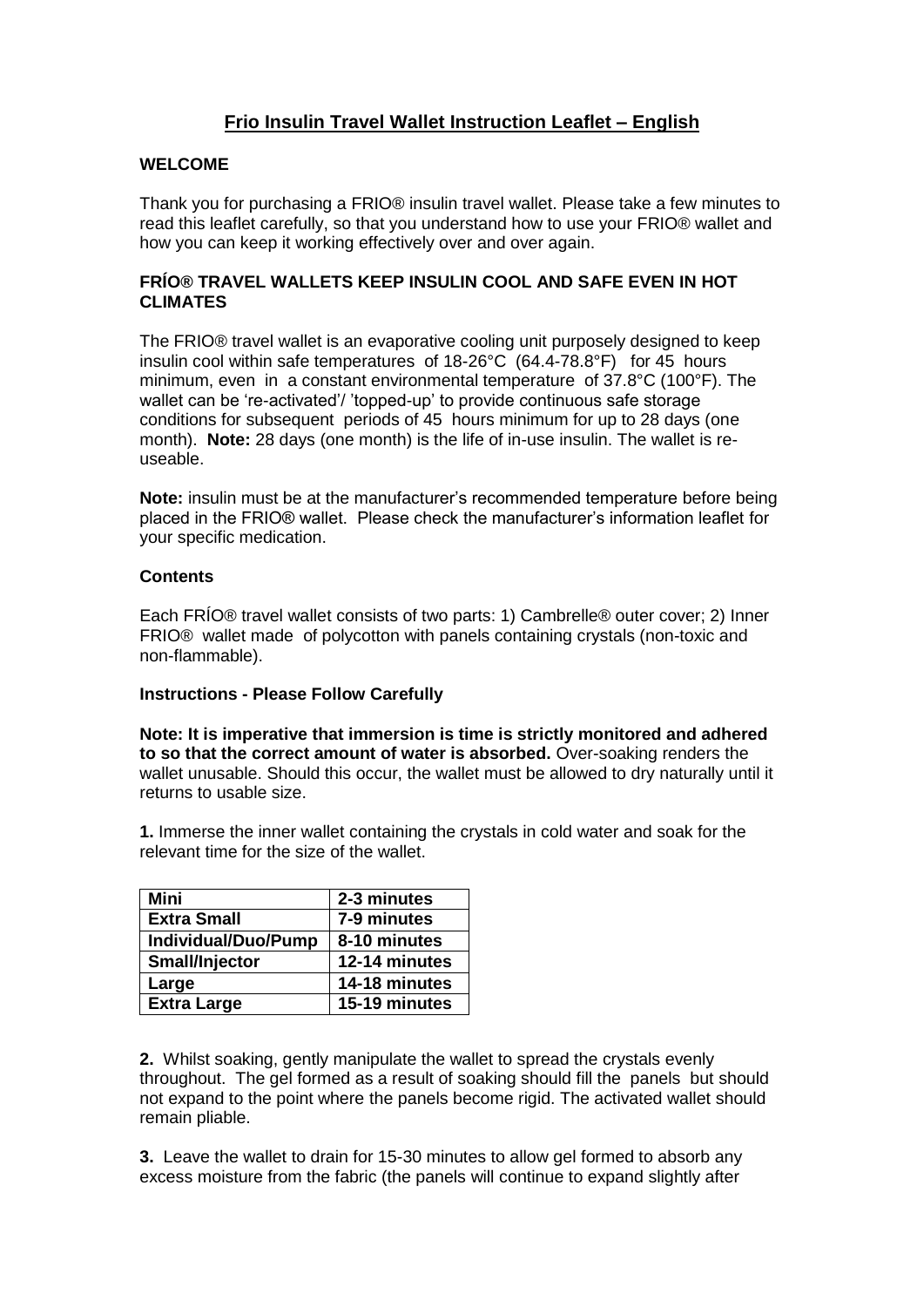removing from the water). Gently towel dry using a paper towel. **Note:** Care should be taken when towel drying your FRIO® wallet after immersion in water as there may be slight colour loss from the fabric of brightly coloured wallets.

**4.** When semi-dry to the touch, place medication in the activated wallet and then place the wallet in the outer cover.

**For continuous safe storage** the FRIO® inner wallet should be re-immersed in water every 45 hours or sooner if the quantity of gel reduces and starts to return to its crystal form, i.e. crystals can be felt in the panels. When in continuous use, subsequent immersion periods will be shorter as the crystals will be continuously in gel form, i.e. 2-4 minutes will suffice (depending on the size of the wallet).

## **DO NOT CARRY OR STORE IN AN AIRTIGHT OR WATERPROOF CONTAINER WHEN ACTIVATED**

**The FRIO® travel wallet is an evaporative cooling unit – it needs to breathe and to be in contact with air.** The Cambrelle® outer cover allows this to happen, enhancing the stability of the wallet's temperature. Carrying in hand luggage or in your pocket is satisfactory.

Insulin stored in FRIO® wallet can be transferred to a refrigerator when one is available. DO NOT place the FRIO® wallet in a refrigerator for risk of damage. DO NOT place the FRIO® wallet in a freezer as the fabric may become damaged due to moisture in the gel causing it to stick to the freezer shelving.

# **Drying Out, Cleaning and Storage**

When not in use, remove the inner wallet from the outer cover and allow to completely dry out naturally until the gel returns to crystal form. To keep the crystals separate, give the wallet an occasional shake whilst drying out. **Note:** The drying out period can take 2-4 weeks depending on the environmental climate.

To accelerate the drying out period, various methods can be used:

1) Place wallet near a heat source such as a radiator or in an airing cupboard

2) Hang the wallet on a clothes line if the weather is suitable

3) Leave the wallet on a window sill in a sunny position; shaking at intervals will help. **DO NOT PLACE THE FRIO® WALLET IN A TUMBLE DRYER!**

The outer cover of the wallet can be washed in warm water using a very mild detergent. The inner wallet can be spot cleaned by using a soft bristle brush (i.e. soft toothbrush or nail brush). Dip the brush into slightly soapy water and spot clean the wallet. You can then rinse the wallet under running water without damaging the crystals inside. Alternatively, you can use a non- bleach anti-bacterial cleaning spray or an anti-bacterial kitchen or baby wipe to clean your wallet.

## **DO NOT PLACE THE FRIO® WALLET IN A WASHING MACHINE!**

Store your FRÍO® wallet in a dry place until you next wish to use it.

These instructions are only a guide. Due to varying climatic and environmental conditions around the world, FRIO® wallets will respond differently according to location. If activated and used sensibly they will continue to respond to your needs over a long period of time. With age, the length of immersion time will increase but as